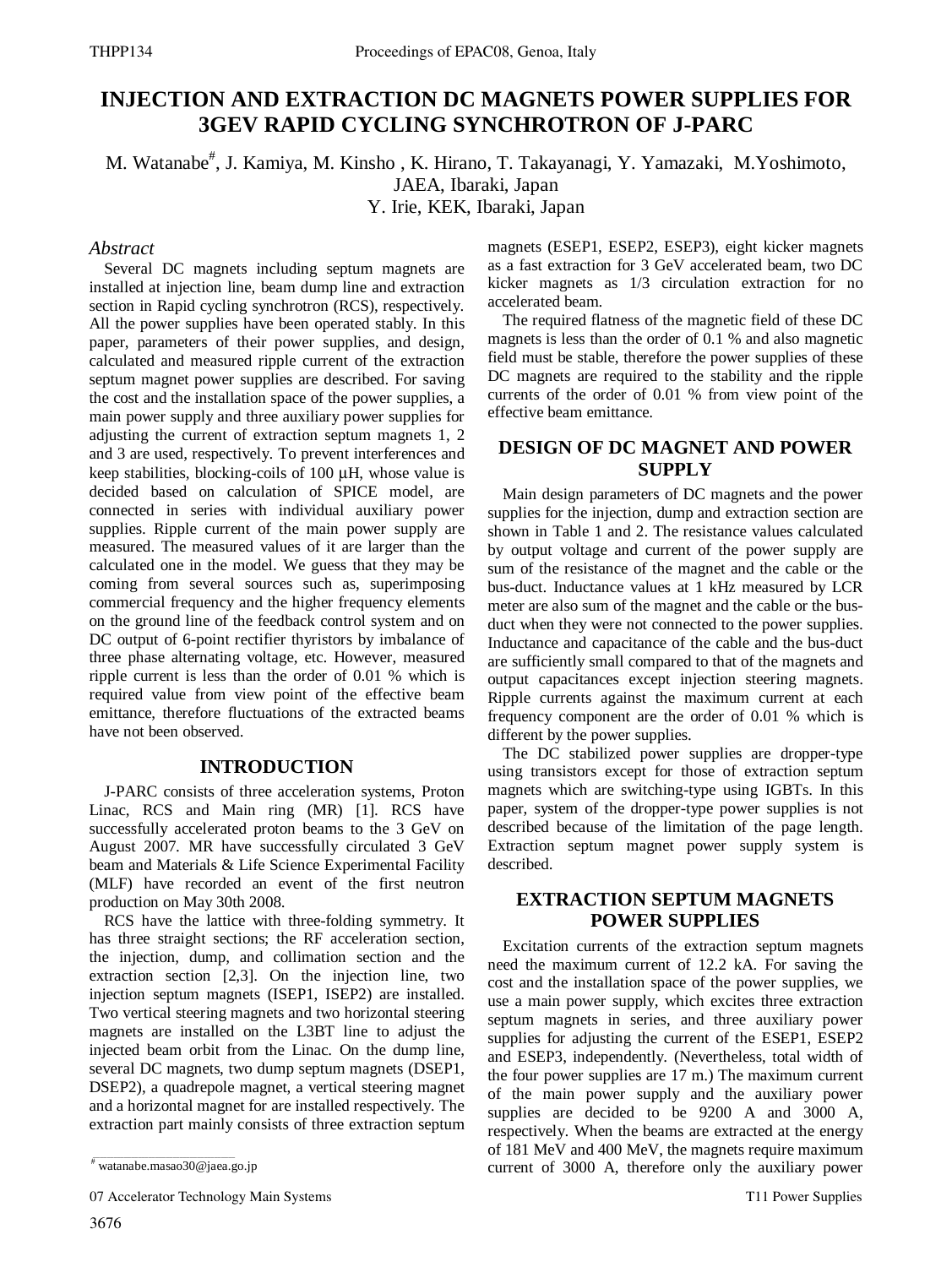| Table 1: Parameters of DC Septum Magnets and Power Supplies |  |  |
|-------------------------------------------------------------|--|--|
|-------------------------------------------------------------|--|--|

|                                     | racio 1: 1 manheters of D e Beptani Fraghets and I ower Bupphes |                               |                          |                          |                          |                                              |                                       |                                       |
|-------------------------------------|-----------------------------------------------------------------|-------------------------------|--------------------------|--------------------------|--------------------------|----------------------------------------------|---------------------------------------|---------------------------------------|
|                                     | P.S. For<br><b>ISEP1</b>                                        | P.S. For<br>ISEP <sub>2</sub> | P.S. For<br><b>DSEP1</b> | P.S. For<br><b>DSEP2</b> | Main P.S.<br>For ESEP    | <b>Auxiliary</b><br>P.S. For<br><b>ESEP1</b> | <b>Auxiliary</b><br>P.S. For<br>ESEP2 | <b>Auxiliary</b><br>P.S. For<br>ESEP3 |
| Max. Magnetic<br>flux density $(T)$ | 0.43                                                            | 0.48                          | 0.48                     | 1.32                     | $\overline{\phantom{a}}$ | 0.75                                         | 1.47                                  | 1.82                                  |
| Inductance $(mH)$<br>at 1k Hz       | 0.15                                                            | 0.028                         | 0.027                    | 0.66                     | 0.18                     | 0.060                                        | 0.11                                  | 0.13                                  |
| Resistance<br>$(m\Omega)$           | 8.6                                                             | 2.9                           | 3.1                      | 20.2                     | 7.4                      | 2.6                                          | 3.9                                   | 1.4                                   |
| Max. P.S.<br>current $(A)$          | 3000                                                            | 6750                          | 6750                     | 3100                     | 9200                     | 3000                                         | 3000                                  | 3000                                  |
| Max. P.S.<br>voltage $(V)$          | 43                                                              | 33                            | 37                       | 75                       | 118                      | 35                                           | 55                                    | 40                                    |
| Ripple currents<br>(%)              | 0.01                                                            | 0.01                          | 0.05                     | 0.05                     | 0.01                     | 0.03                                         | 0.03                                  | 0.03                                  |

|                                     | Table 2: Parameters of DC Magnets and Power Supplies |                                         |                          |                          |                    |                       |
|-------------------------------------|------------------------------------------------------|-----------------------------------------|--------------------------|--------------------------|--------------------|-----------------------|
|                                     | P.S. For<br><b>Injection H</b><br>steer              | P.S. For<br><b>Injection V</b><br>steer | P.S. For<br>Dump H steer | P.S. For<br>Dump V steer | P.S. For<br>Dump Q | P.S. For<br>DC kicker |
| Max. Magnetic<br>flux density $(T)$ | 0.035                                                | 0.035                                   | 0.20                     | 0.1                      | 1.4 (T/m)          | 0.27                  |
| Inductance $(mH)$<br>at 1k Hz       | 14.7                                                 | 14.1                                    | 0.8                      | 1.7                      | 1.7                | 2.4                   |
| Resistance<br>$(m\Omega)$           | 490                                                  | 500                                     | 15                       | 22                       | 28                 | 24                    |
| Max. P.S.<br>current $(A)$          | ± 22                                                 | ± 22                                    | ±715                     | ± 450                    | 1400               | 660                   |
| Max. P.S.<br>voltage $(V)$          | ±13                                                  | ±13                                     | ±15                      | ±13                      | 61                 | 24                    |
| Ripple currents<br>(%)              | 0.025                                                | 0.025                                   | 0.05                     | 0.05                     | 0.05               | 0.01                  |

supplies can be used by determining these maximum current values.

The equivalent circuit of the extraction septum magnets and the power supplies is shown in Figure 1. The main power supply and the magnets are connected with busduct. The auxiliary power supplies and the magnets are connected with cables. These power supplies are connected in series and parallel through the magnets each other. Therefore the power supplies are interfered each other. Although these power supplies have negative feedback control system, stability and ripple current does not satisfy with the required values by SPICE (Micro-Cap) model calculation in the design magnet inductance and resistance. So coils (named blocking-coil) are connected to individual auxiliary power supplies in series. By SPICE model calculation, large ripple current  $(\pm 27 \text{ A})$ of main power supply occurred with blocking-coil of 35 μH. When blocking-coil of 42.5 μH, ripple current was  $\pm 6.5$  A. When blocking-coil of 50  $\mu$ H, ripple current was sufficiently suppressed  $(\pm 0.02 \text{ A})$ . In these calculations, resistance and inductance of the magnets are 1.96 m $\Omega$ , 0.05 mH for ESEP1, 3.36 mΩ, 0.079 mH for ESEP2 and 1.00 mΩ, 0.077 mH for ESEP3 are used. The modelling might be imperfect by stray inductance and/or capacitance etc and also magnet would be just under designing at the same time. Then to avoid the risk of exceeding the required values after the construction, we decided to employ blocking-coils of 100 μH. Ripple current of

The power supplies consist of several unit power supply (800A and 60 V) connected in parallel and in

of 50 μH in the calculation.

series. Unit power supply is shown in Figure 2. Three phase alternating current of 400V is converted by 6-point rectifier thyristors to direct current which charges a capacitor C2. Charged voltage of C2 is 540 V. The DC voltage is chopped by IGBTs with switching frequency of 17 kHz and stepped down by a high frequency transformer, and then it charges the C1.

blocking-coil of 100 μH was the almost the same as one



Figure 1: Equivalent circuit of extraction septum magnets power supplies.